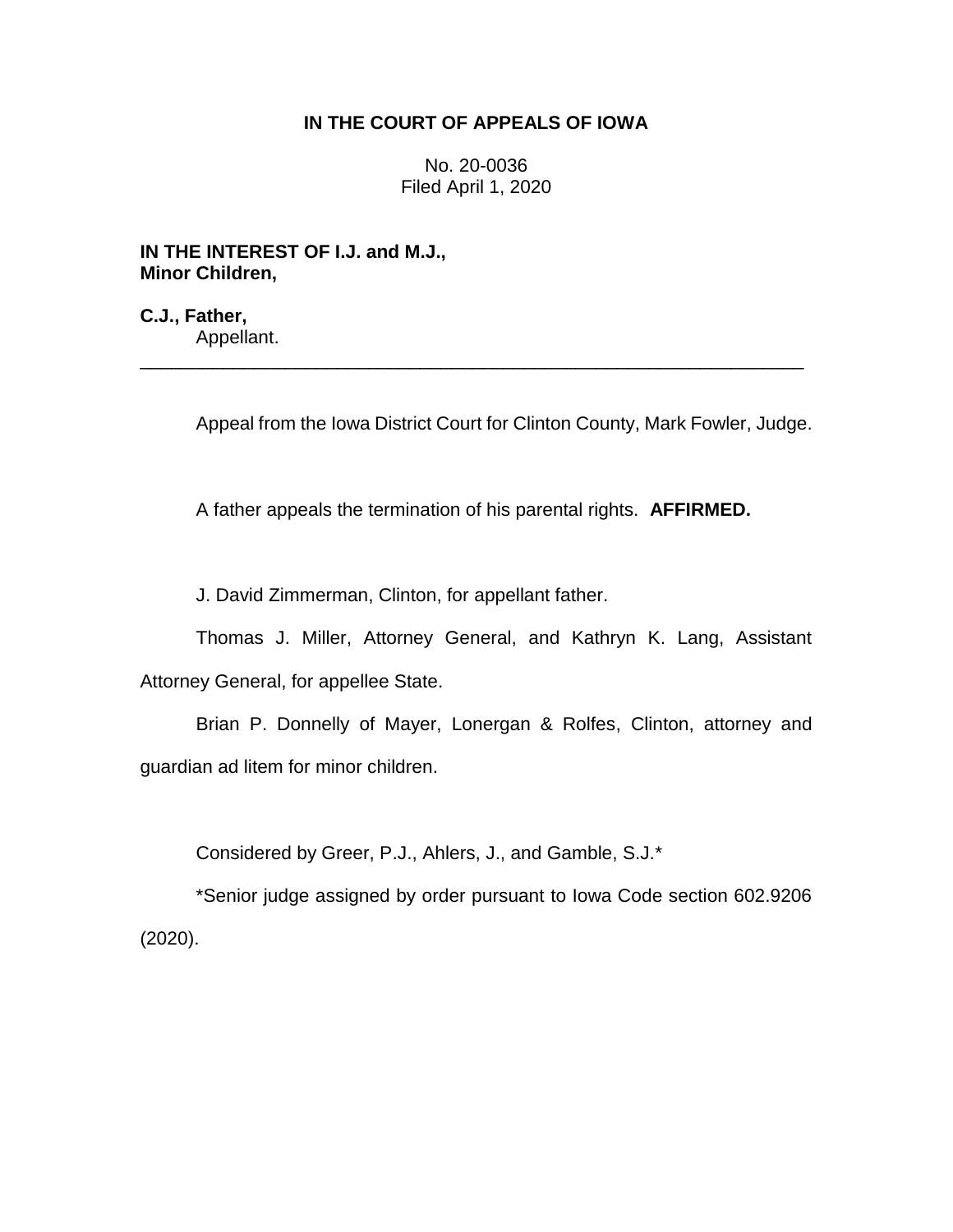### **GAMBLE, Senior Judge.**

A father appeals from the termination of his parental rights to his children, I.J. and  $M.J.^1$  On appeal, he challenges the statutory grounds authorizing termination and argues termination is not in the children's best interests due to the strength of his bond with the children. We affirm.

#### **I. Scope and Standard of Review**

 $\overline{a}$ 

We review termination proceedings de novo. *In re P.L.*, 778 N.W.2d 33, 40 (Iowa 2010). "We give weight to the factual determinations of the juvenile court but we are not bound by them. Grounds for termination must be proven by clear and convincing evidence. Our primary concern is the best interests of the child[ren]." *In re J.E.*, 723 N.W.2d 793, 798 (Iowa 2006) (citations omitted).

We use a three-step process to review the termination of a parent's rights. *In re A.S.*, 906 N.W.2d 467, 472 (Iowa 2018). First, we determine whether a ground for termination under section 232.116(1) has been established. *See id*. at 472–73. If a ground for termination has been established, then we consider "whether the best-interest framework as laid out in section 232.116(2) supports the termination of parental rights." *Id*. at 473 (citation omitted). Then we consider "whether any exceptions in section 232.116(3) apply to preclude termination of parental rights." *Id*. (quoting *In re M.W.*, 876 N.W.2d 212, 220 (Iowa 2016)).

<sup>&</sup>lt;sup>1</sup> The juvenile court also terminated the mother's parental rights. She does not appeal.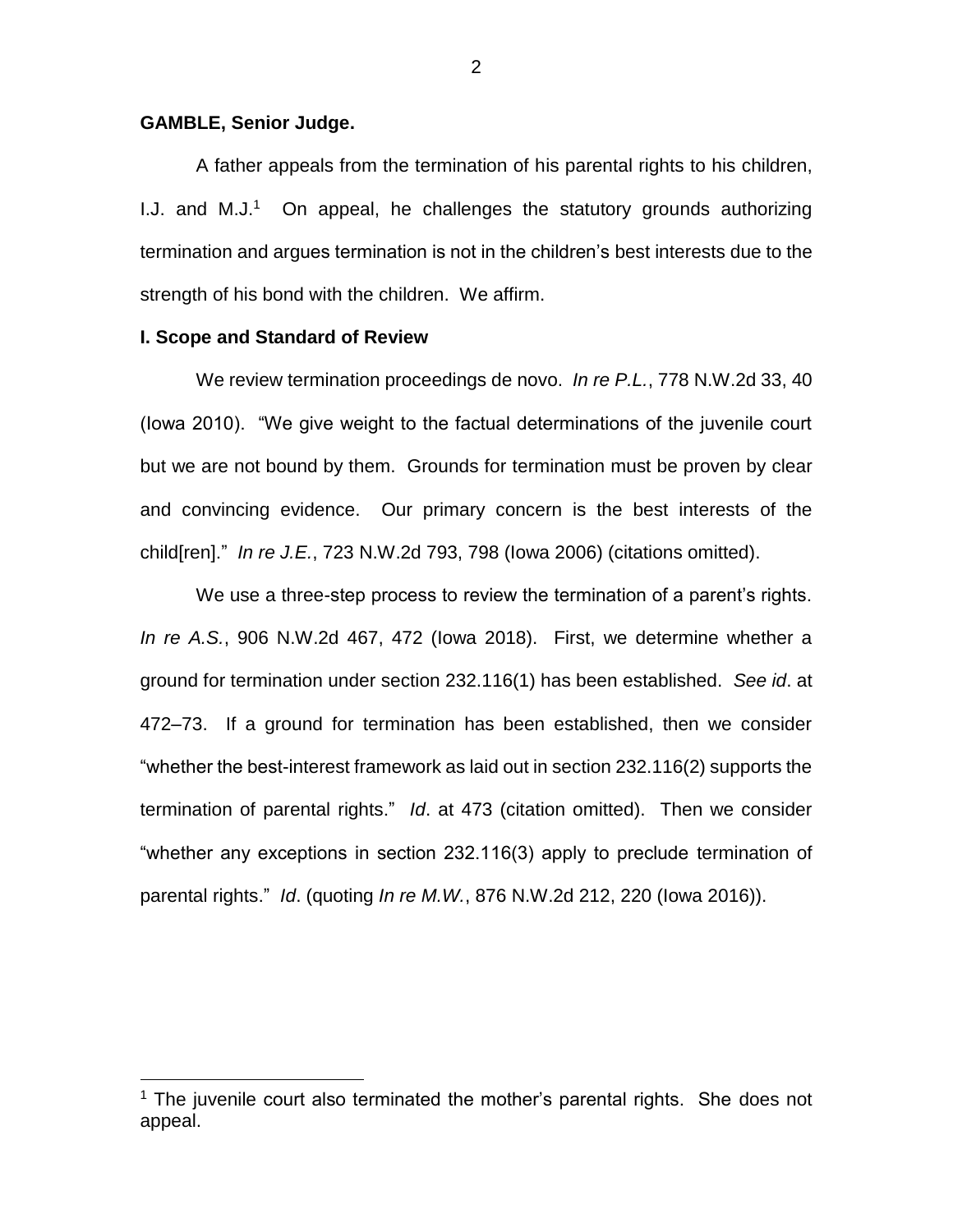## **II. Discussion**

 $\overline{a}$ 

### **A. Statutory Grounds**

The father challenges the statutory grounds authorizing termination. The juvenile court terminated the father's parental rights pursuant to Iowa Code section 232.116(1)(f) and (h) (2019). The juvenile court applied paragraph (f) to I.J. and paragraph (h) to M.J. Paragraph (h) applies to children ages three and younger while paragraph (f) applies to children ages four and older.

At the time of the termination hearing, I.J. was three years old. But I.J. turned four during the time in between the termination hearing and issuance of the termination order. Because the State had to establish the statutory grounds for termination at the termination hearing,<sup>2</sup> when I.J. was still three years old, the juvenile court should have considered termination of the father's rights with respect to I.J. under paragraph (h) instead of paragraph (f).

But the father does not take issue with this problem. And the State petitioned for termination of the father's rights with respect to I.J. under both paragraphs (h) and (f). Because we may affirm on any grounds alleged in the termination petition, we will consider grounds for termination under paragraph (h) for both children. *See M.W.*, 876 N.W.2d, at 221–22.

Iowa Code section 232.116(1)(h) authorizes termination of a parent's parental rights when:

(1) The child is three years of age or younger.

(2) The child has been adjudicated a child in need of assistance pursuant to section 232.96.

<sup>2</sup> *Cf. In re D.W.*, 791 N.W.2d 703, 707 (Iowa 2010) (providing that the juvenile court considers whether a child can be returned to the parent at the time of the termination hearing not at the time of the termination order).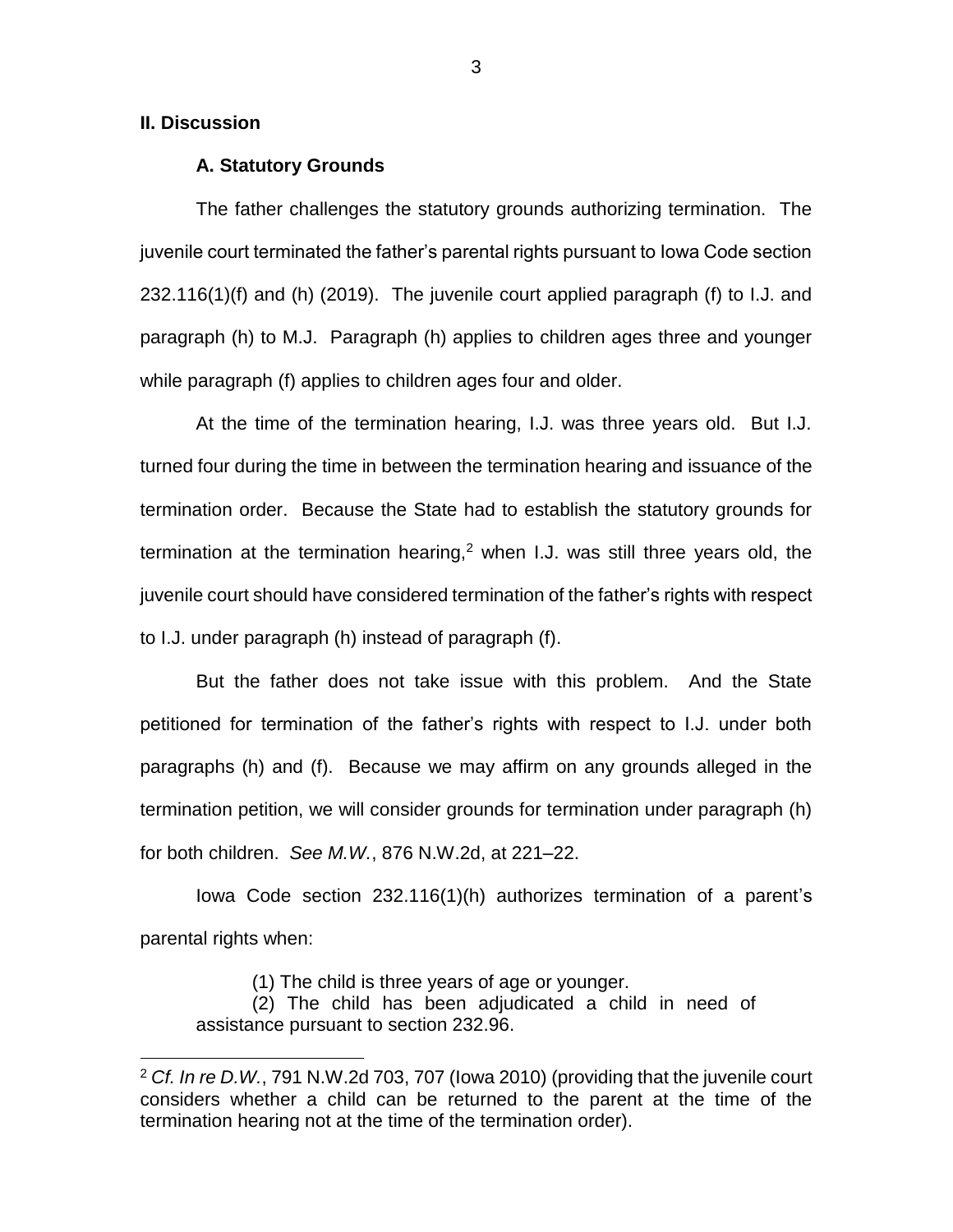(3) The child has been removed from the physical custody of the child's parents for at least six months of the last twelve months, or for the last six consecutive months and any trial period at home has been less than thirty days.

(4) There is clear and convincing evidence that the child cannot be returned to the custody of the child's parents as provided in section 232.102 at the present time.

The father only challenges the last element, whether the children could be returned to his care. We find the children could not be returned to his care.

This family came to the attention of the Iowa Department of Human Services (DHS) due to concerns of domestic abuse and substance abuse in the home. So the children were informally placed with the maternal grandparents. But the children were formally removed from the parents' care through an ex parte order after the parents absconded with I.J. and refused to return I.J. to the grandparents when confronted by police.

Given this conduct and history of domestic violence, the family case plan required the father to participate in a number of services intended to address the root cause of his behavior. Among these services, the father agreed to obtain a substance-abuse evaluation, follow the substance-abuse evaluation recommendations, participate in random drug testing, participate in counseling, obtain a psychological evaluation, and follow the psychological evaluation recommendations.

However, the father took steps to avoid complying with a number of these services. At the termination hearing, he claimed he completed a psychological evaluation but never received the results because the doctor moved to a new facility. Then he conceded he had not completed the evaluation. The father proclaims that he has no mental-health issues. But he is able to do so in part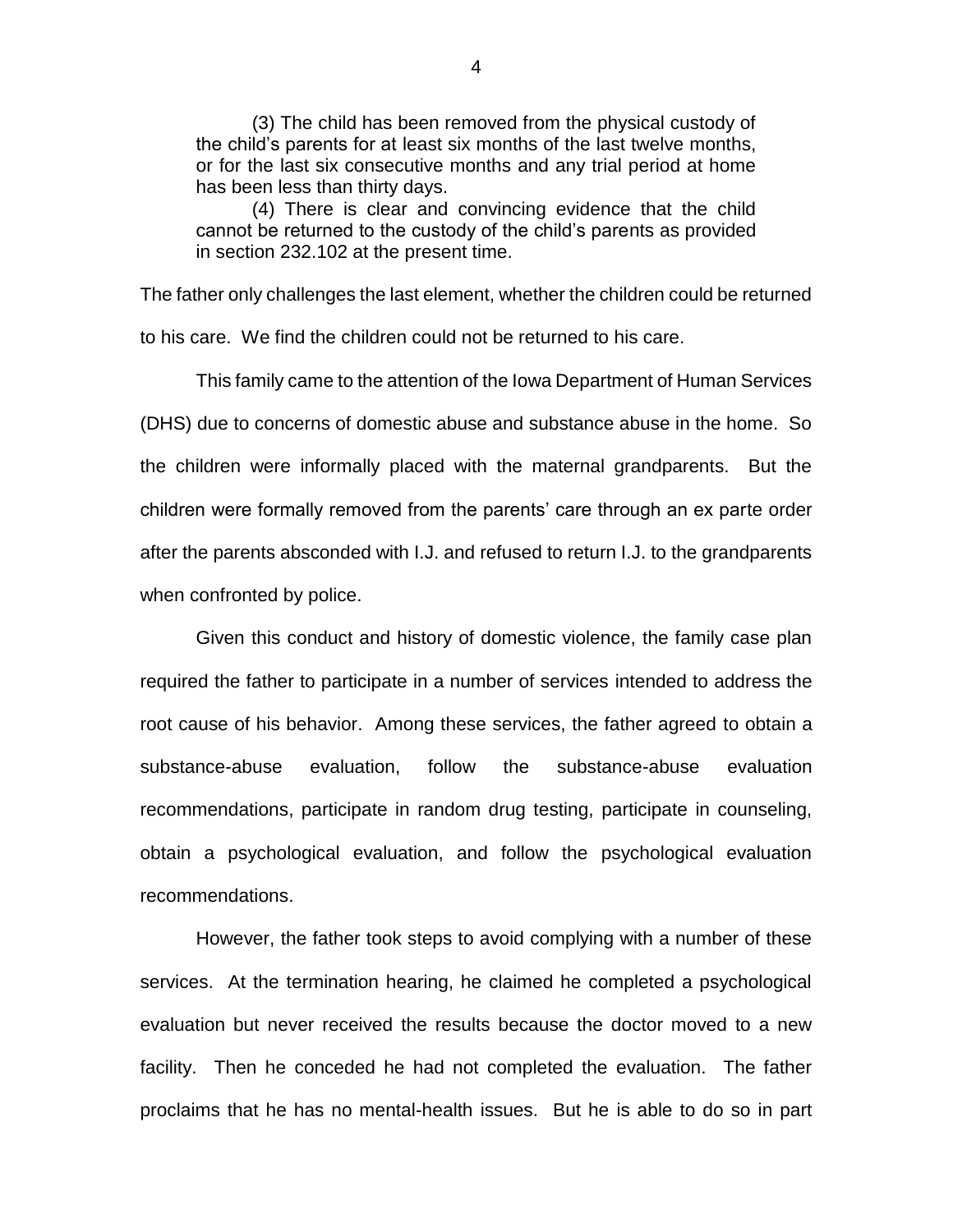because he never completed the required psychological evaluation, which would provide critical insight to his behavior and identify any mental-health issues.

He also avoided drug testing through a substance-abuse program by indicating that DHS was testing him. In doing so, he avoided the drug testing component of substance-abuse treatment. And he missed drug testing scheduled by DHS. We presume these missed drug tests would have resulted in positive tests. *See, e.g.*, *In re L.B.*, No. 17-1439, 2017 WL 6027747, at \*2 (Iowa Ct. App. Nov. 22, 2017); *In re C.W.*, No. 14-1501, 2014 WL 5865351, at \*2 (Iowa Ct. App. Nov. 13, 2014) ("She has missed several drug screens, which are thus presumed 'dirty,' i.e., they would have been positive for illegal substances."). A case worker also observed what appeared to be a marijuana stem in the toy room in the father's house during a recent visit.

Moreover, the father was inconsistent with visitation. He attended twentytwo of the fifty-nine visitations offered to him. He missed some visits because he had errands to run or was in jail. His participation in parenting classes, which immediately followed visitation, was also inconsistent. So the father failed to progress to unsupervised visits with the children. Without the necessary progression from supervised visits to unsupervised visits or trial home visits, "we cannot say the children could have returned to the [father]'s care." *See In re C.N.*, No. 19-1961, 2020 WL 567283, at \*1 (Iowa Ct. App. Feb. 5 2020).

Most troubling, the father continues to deny his issues with domestic violence. Yet during the pendency of this case, the father has perpetrated domestic violence. He threw a brick through the mother's car window—striking her in the face while the children were present. With respect to another instance,

5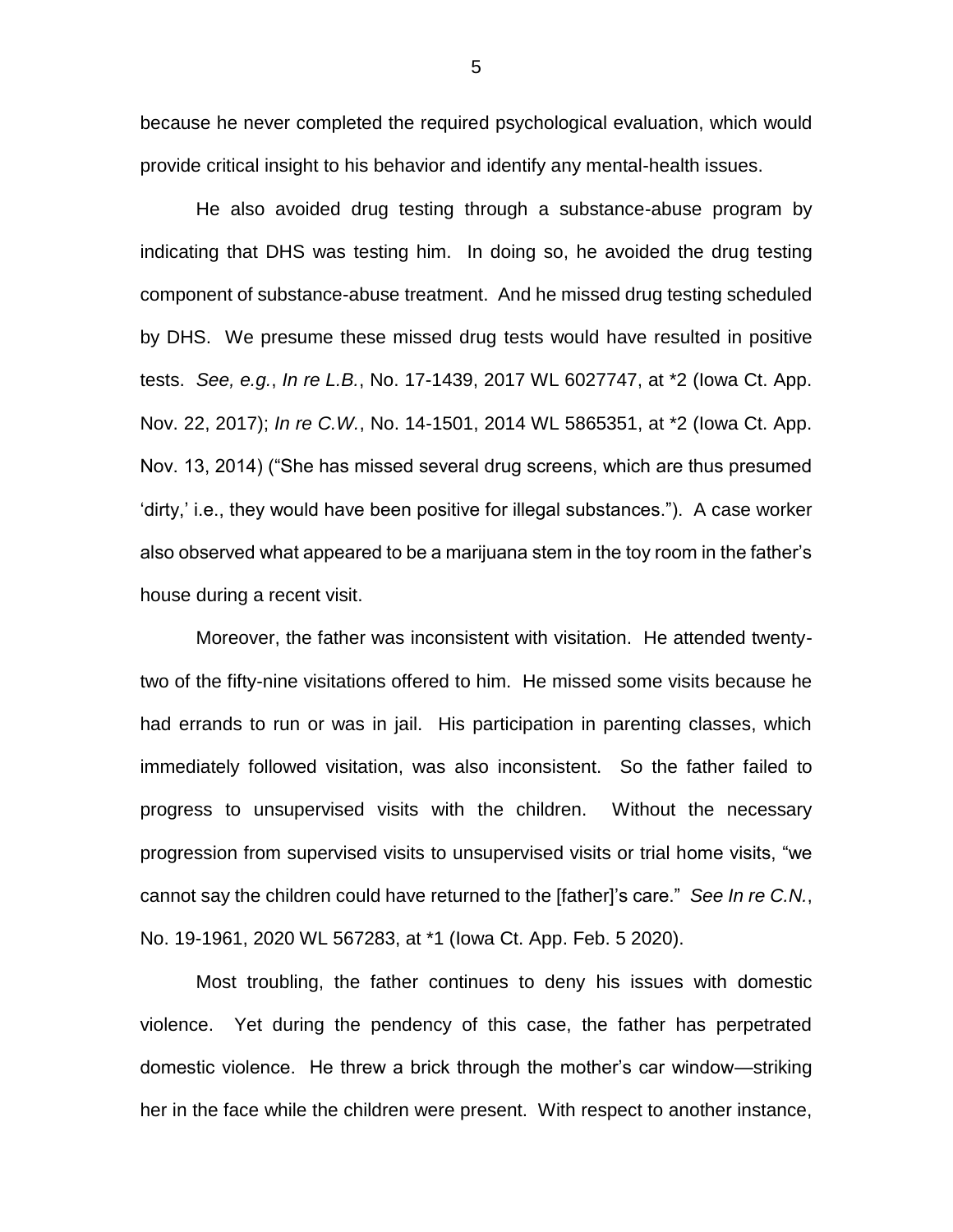the mother testified, "He pushed me into the wall and told me that he could hurt me very badly. He said that he would smash me between my bed and my wall." Later the same evening, he struck the mother in the face.

Following the mother's testimony at the termination hearing regarding past instances of domestic violence, the father exited the courtroom and then reentered to exclaim, "It's a bunch of false testimony trying to be made here, lying on me."<sup>3</sup> The father's response and demeanor following the mother's testimony was concerning enough to prompt the juvenile court to issue a no-contact order protecting the mother. The father's denial of domestic violence in spite of evidence to the contrary presents a significant barrier to reunification. *See In re A.M.*, No. 19-1735, 2020 WL 825975, at \*3 (Iowa Ct. App. Feb. 19, 2020) ("If a parent 'has gained very little insight' over the course of the proceedings about domestic violence and the danger it poses to the family, returning young children to that parent's care goes against their welfare." (quoting *In re T.S.*, 868 N.W.2d 425, 435 (Iowa Ct. App. 2015))).

For these reasons, we find the first step in our review reveals the State established a ground for termination under section 232.116(1).

## **B. Best Interests**

 $\overline{a}$ 

Next, we consider whether termination is in the children's best interests. In considering the best interests of the children, we "give primary consideration to the child[ren]'s safety, to the best placement for furthering the long-term nurturing and

 $3$  The court found the father was not credible but found the mother's testimony to be credible. We defer to the juvenile court's credibility findings. *See M.W.*, 876 N.W.2d at 219 (noting we give weight to the juvenile court's credibility findings).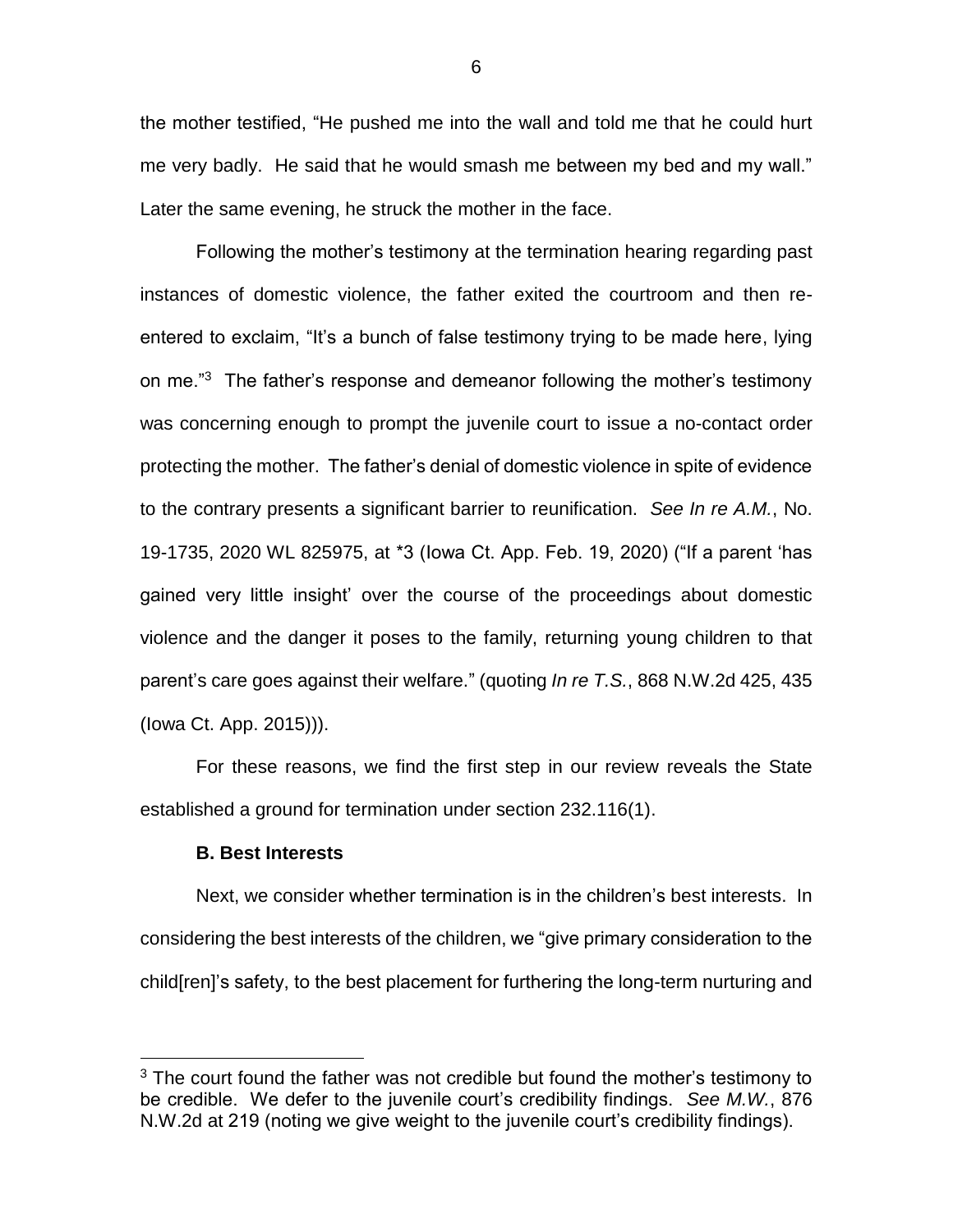growth of the child[ren], and to the physical, mental, and emotional condition and needs of the child[ren]." *P.L.*, 778 N.W.2d at 40 (quoting Iowa Code § 232.116(2)). "It is well-settled law that we cannot deprive a child of permanency after the State has proved a ground for termination under section 232.116(1) by hoping someday a parent will learn to be a parent and be able to provide a stable home for the child." *Id.* at 41.

We conclude termination is in the children's best interests. The children are in the care of the maternal grandparents who are willing to adopt them. *See* Iowa Code § 232.116(2)(b). This would provide them with safety and stability. Moreover, their older half-sibling is also in the grandparents' care. And termination would assist in keeping the children together. *See In re S.K.C.*, 435 N.W.2d 403 (Iowa Ct. App. 1988) (finding termination in the child's best interest because it allowed her to remain with her siblings).

Accordingly, on the second step of our review, we conclude termination is in the children's best interests. *See J.E.*, 723 N.W.2d at 802 (Cady, J., specially concurring) (noting the child's safety and need for permanency are the "defining elements" under the best-interest analysis).

#### **C. Exceptions to Termination**

Finally we consider whether to apply section 232.116(3)(c) to preclude termination. "[T]he parent resisting termination bears the burden to establish an exception to termination" under section 232.116(3). *A.S.*, 906 N.W.2d at 476. Even if the parent proves an exception, we are not required to apply the exception. *See In re A.M.*, 843 N.W.2d 100, 113 (Iowa 2014). We exercise our discretion, "based on the unique circumstances of each case and the best interests of the